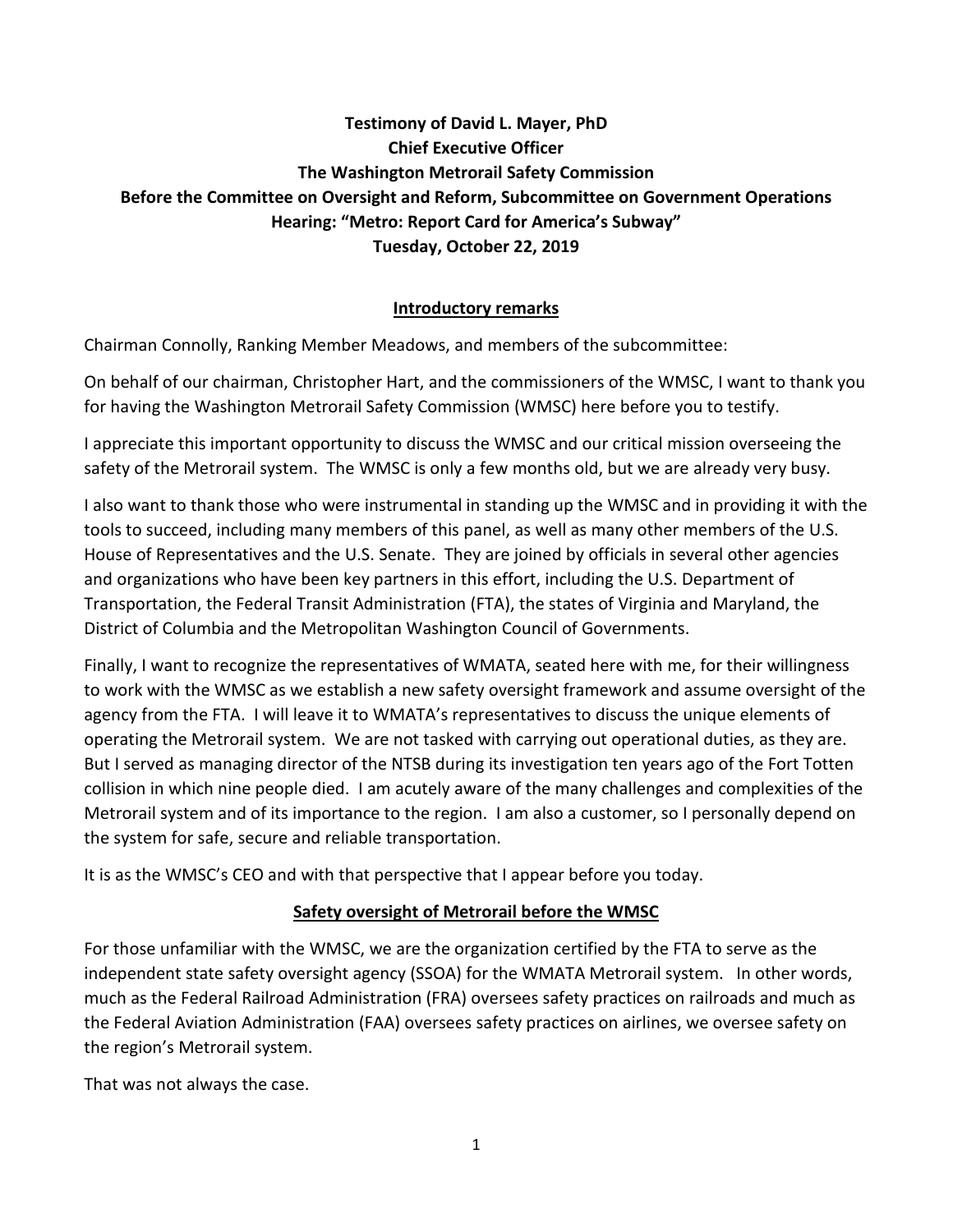For many years, the FTA functioned more like an investment bank to transit systems, but not necessarily as a safety regulator. That approach started to change in the mid-1990s with the FTA and states establishing a framework for some states with rail transit systems (RTAs) to oversee the safety of those systems.

In 2012, Congress greatly bolstered this framework. In the surface transportation bill passed that year (MAP-21), Congress required every state with a rail transit agency – or RTA – to establish a body that would be financially and legally independent from the RTA and would be empowered with certain enforcement and investigative authorities and be tasked with carrying out regular audits of the RTA. That independent body would be known as the state safety oversight agency – or SSOA. The FTA would fund a portion of the SSOA's budget and if the SSOA failed to effectively oversee the RTA, the FTA would be empowered to withhold significant transit dollars from the state.

In 2016, the FTA finished the regulatory framework mandated by MAP-21, and this established a deadline of April 15, 2019 for each state with an RTA to establish a federally-certified SSOA. The Metrorail system was one such system in need of an SSOA.

Meanwhile, as the FTA's SSOA framework came together, it became apparent that there were some significant and urgent safety challenges facing the Metrorail system. These issues were made evident by an accident in January 2015 just a few hundred feet south of the L'Enfant Plaza station, which is less than a mile from where we sit. That incident involved electrical arcing that created smoke that filled the tunnel and also the station. One person died and ninety-one people were injured.

The National Transportation Safety Board (NTSB) led an investigation and ultimately found a "range of safety issues and conditions" at WMATA including "lack of a safety culture." The NTSB found deficiencies in addressing emergency events, deficiencies in addressing smoke and fire events and deficiencies in ensuring proper ventilation of tunnels and railcars. The NTSB also found deficiencies in Metrorail's oversight, including the organization known as the Tristate Oversight Committee – or TOC – that in the years before the accident and MAP-21 had served as the safety entity overseeing Metrorail. A number of these findings were on repeat from twelve previous accidents the NTSB had investigated.

As the NTSB's investigation of the accident proceeded, the U.S. DOT – through the FTA – assumed direct safety oversight of Metrorail. The U.S. DOT also took steps to urge the region to expedite the establishment of an independent oversight entity that would meet the requirements of MAP-21.

That left the region in a situation where it needed: (1) to establish an independent safety oversight agency to satisfy the mandates of MAP-21 and (2) to respond to the pressing problems the NTSB found in its investigation of the L'Enfant Plaza accident.

# **The establishment of the WMSC**

In 2017, the region took action to address both of these issues. The states of Virginia and Maryland and the District of Columbia each enacted identical legislation establishing the WMSC. That legislation amounted to an interstate agreement and thus needed the ratification of Congress, which passed H.J.Res. 76 and which enacted on August 22, 2017.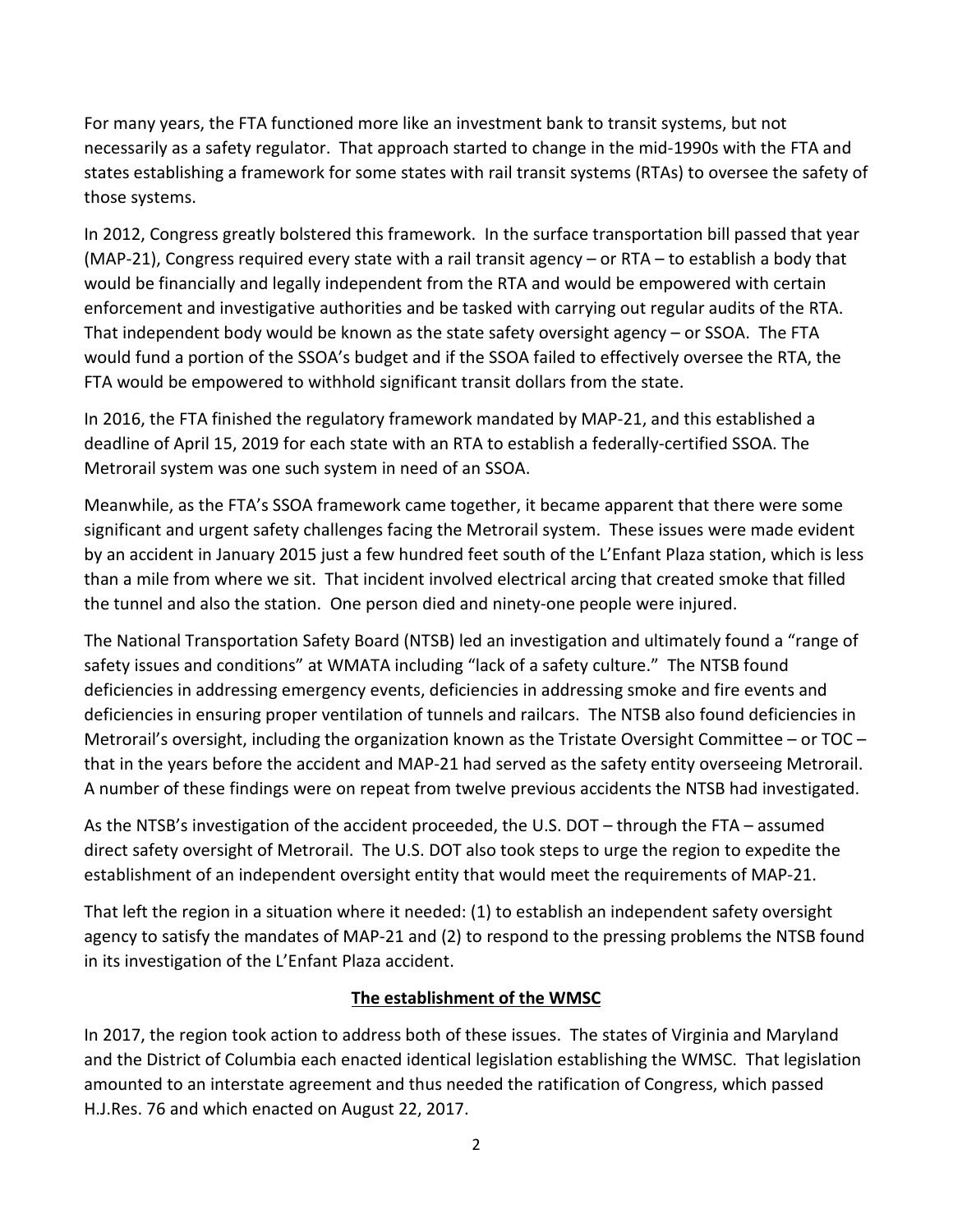The legislation – often referred to as the WMSC Compact – grants the WMSC significant enforcement powers in its safety oversight of Metrorail. These powers include, among others, the following authority:

- to investigate hazards, incidents and accidents on Metrorail;
- to restrict, suspend or prohibit rail service on all or a part of Metrorail;
- to restrict, suspend or prohibit certain personnel on all or part of the Metrorail system;
- to remove a vehicle, infrastructure element or hazard from the Metrorail system;
- to direct WMATA to prioritize spending on safety-critical measures;
- to order WMATA's Inspector General to conduct certain investigations;
- to take legal action to enforce our powers; and
- to issue citations and fines in relation to WMSC-directed safety measures.

In addition, the WMSC Compact provides the WMSC with extensive physical and virtual access to the system. These rights include the right to electronic information and databases, to enter onto WMATA property to make inspections, to conduct investigations and examinations, and, finally, to carry out related activities that we conclude are necessary to ensure that proper protocols and practices are being followed.

In the immediate months after the WMSC Compact became law, the three jurisdictions appointed commissioners to fill the six commission seats (two each for Virginia, Maryland and D.C.) and three alternate seats (one each for Virginia, Maryland and D.C.). The commissioners elected as chair Christopher Hart, one of D.C.'s commissioners who also served as vice chairman of the NTSB during the Fort Totten accident investigation and as NTSB chairman during the L'Enfant Plaza investigation.

The commissioners hired staff, and I was honored in early 2018 to be selected to serve as chief executive officer. I immediately went to work building our staff, hiring experts in WMATA operations, track and structures, rail vehicles, signaling systems and traction power. The Metropolitan Washington Council of Governments graciously served as an incubator and was critical in helping stand up the WMSC and in ensuring we had the administrative support necessary to carry out our mission. The FTA and the states of Virginia and Maryland and the District Columbia have similarly been instrumental in ensuring the WMSC has the funding and resources envisioned by the WMSC Compact.

### **The certification of the WMSC and the commission's actions since certification**

The WMSC's most important task in its first few months was the drafting of what is known as our program standard. This document outlines our approach to safety oversight of the Metrorail system and the procedures for conducting investigations, audits and the other core oversight functions that are mandated by MAP-21 and the WMSC Compact. The WMSC provided this document to the FTA in September 2018. In March 2019, the FTA officially certified the WMSC's oversight program, effectively handing over the reins of WMATA safety oversight that the U.S. DOT assumed in October 2015, nearly three and a half years earlier.

We are now up and running, and I am pleased to update you on our work so far.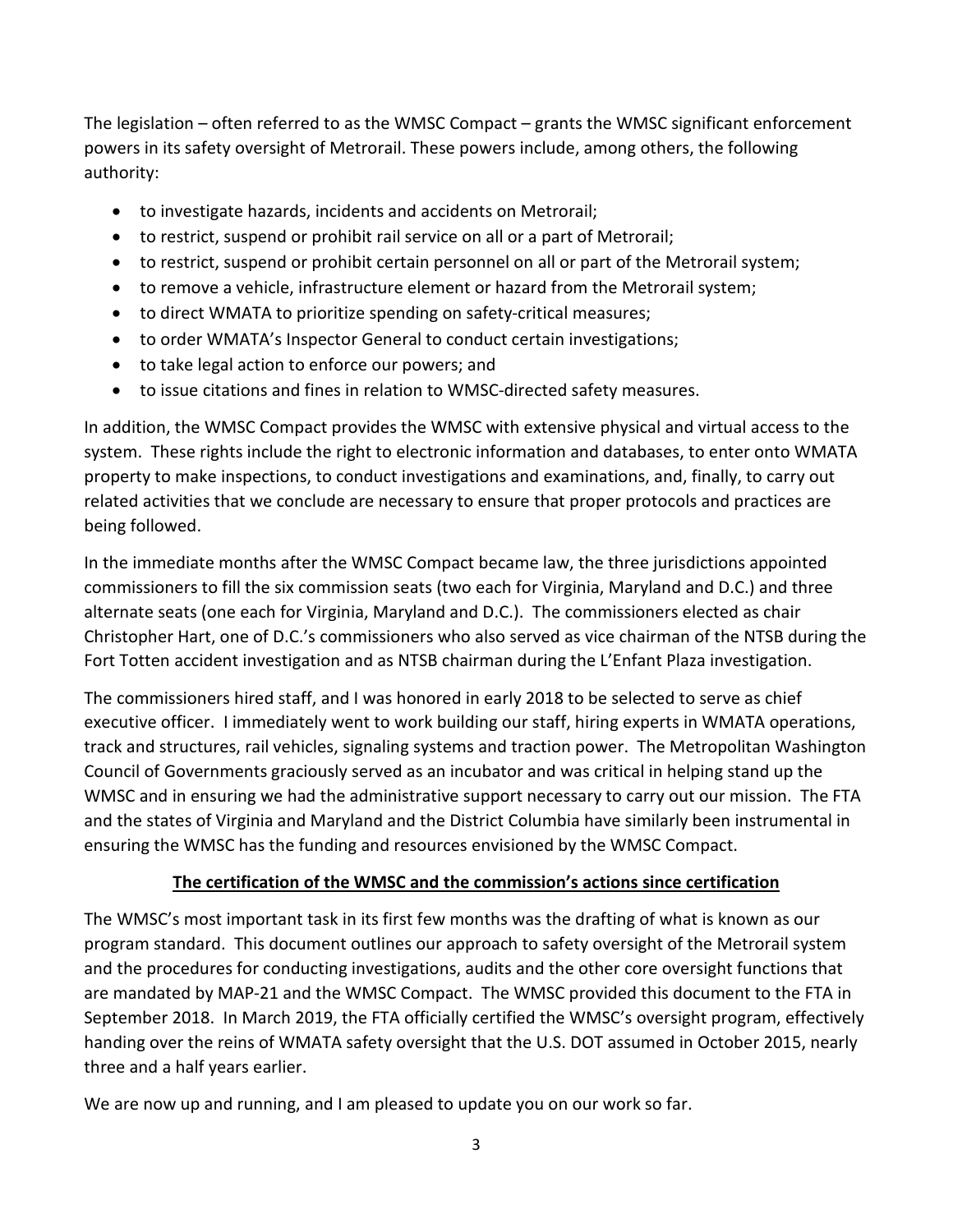As I discussed, the WMSC Compact affords the WMSC with rather extensive powers, which we use to carry out six core oversight functions: (1) investigations; (2) inspections; (3) audits; (4) Corrective Action Plans (CAPs); (5) safety certification; and (6) emergency management.

On a day-to-day basis, this means that the WMSC must be a 24-7 operation just like Metrorail, which is moving trains and conducting maintenance at all hours of the day and night. We receive notifications (many of which we are informed of within minutes, as the law and our program standard require) of safety events that occur in the system. We are constantly assessing the issues raised and deciding what additional investigative action is necessary. Some days there could be no reportable events, but some days could see several safety events. Of those, many often are minor, but sometimes there are crashes like we saw in the tunnel between Foggy Bottom and Farragut West stations two weeks ago. I will discuss that, but I first want to discuss our key functions.

### **Investigations**

When we receive notice of certain events, the WMSC's program standard mandates a thorough investigation by WMATA. The WMSC also has discretion to require WMATA to carry out an investigation for certain other events. That investigation often begins in the minutes after the event, and the WMSC's experts often participate in-person in interviews and the other investigative activities that follow. Our organization is a lean and nimble one, so we must generally rely on the staff of WMATA to undertake many elements of the investigation.

Ultimately though, the investigation is owned by the WMSC. If the investigation meets the rigorous standards of the WMSC, then the WMSC will adopt the investigative report as its own. If the report does not meet WMSC standards, the WMSC would reject the product and order WMATA back to the drawing board to resolve the shortcomings.

So far, that process has been successful, and the WMSC has adopted seventeen investigative reports. Some of those investigations have involved minor injuries, while two involved fatalities. The WMSC adopts these reports at its public meetings, which the commission has held monthly since certification in March.

### **Inspections**

The WMSC is far from a deskbound organization. WMSC staff and experts have been out on and in the system vigilantly since certification (and with the FTA before our certification). We are inspecting track and structures, signaling equipment, electrical equipment, railcars and railyards, and have carried out observations on trains and in the rail operations control center. The WMSC has undertaken 57 riskbased inspections since certification, working alongside WMATA personnel to point out safety deficiencies and to verify their correction.

# **Audits**

The WMSC is required to conduct a triennial safety audit of the Metrorail system. In layman's terms, this means a top-to-bottom review of key departments within the system. The process involves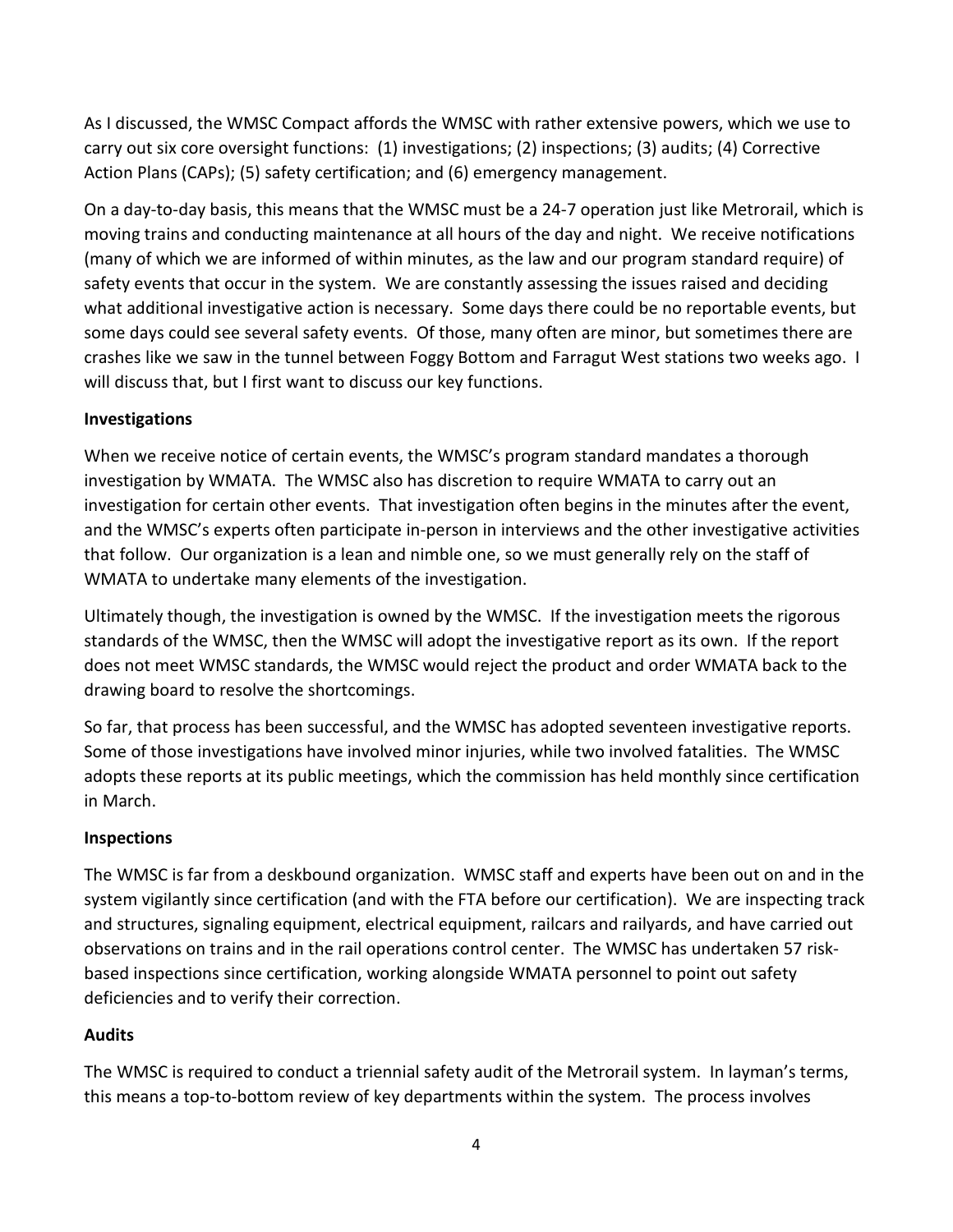extensive interviews, document reviews, visits to the field, on-site inspections of assets and activities, and ends with the preparation of a report of the WMSC's findings and needed improvements.

To expedite the process, the WMSC will stagger its audits of the departments over the three-year timeframe. The WMSC has already begun this approach with an audit this summer of Metrorail's track inspection and maintenance and the associated training for workers who focus on track issues. The WMSC is finalizing its audit report on this area and expects to present a report with findings to the public in the coming weeks.

The WMSC is moving quickly to its second audit, which will focus on the program designed to protect workers carrying out tasks on tracks, known as the Roadway Worker Protection (RWP) program.

In the months to come, among many areas, we will audit rules and training that govern train operator and controller performance, traction power, elevators and escalators, and how capital projects are executed.

## **CAPs**

The WMSC oversees Metrorail's handling of safety improvements known as CAPs, as noted above. A CAP is a plan for addressing a hazard or deficiency that we have identified and for which we have required action to resolve the issue. When the WMSC received certification from the FTA in March, the WMSC integrated 101 CAPs that the FTA had been overseeing into our safety oversight framework; many of those CAPs even pre-dated the FTA's assumption of oversight in 2015.

Since our March certification, the WMSC has found that WMATA has taken acceptable action to warrant the closure of 39 CAPs. We continue to vigilantly review the status of issues affected by any CAPs that we have closed to ensure that Metrorail does not allow bad habits to return or otherwise regress on successful safety improvements.

We have also re-assessed and re-structured many CAPs that we essentially inherited from FTA. Rather than focusing on the volume of CAPs and lowering the overall number, we are focused on ensuring that the safety improvements are still relevant and the timeframes for completion are reasonable.

And, finally, based on the WMSC's own investigations and analyses, we are issuing new findings that will necessitate new CAPs. Those findings will require CAPs concerning, for example, ensuring that video camera recordings are available of operator actions inside camera-equipped cars to ensure that both WMATA and the WMSC can evaluate train operator performance.

In this effort, as in every one of our core functions, it is critical that we be transparent. We will be posting our efforts on CAPs – as we call it our CAPs Tracker – on our website and we hope this will be a helpful tool for the subcommittee and the public in evaluating WMATA's safety progress.

### **Emergency management**

The WMSC is focused on ensuring that lessons of the past are truly learned. Another one of the WMSC's core functions requires us to ensure that WMATA is taking proper steps to prepare itself for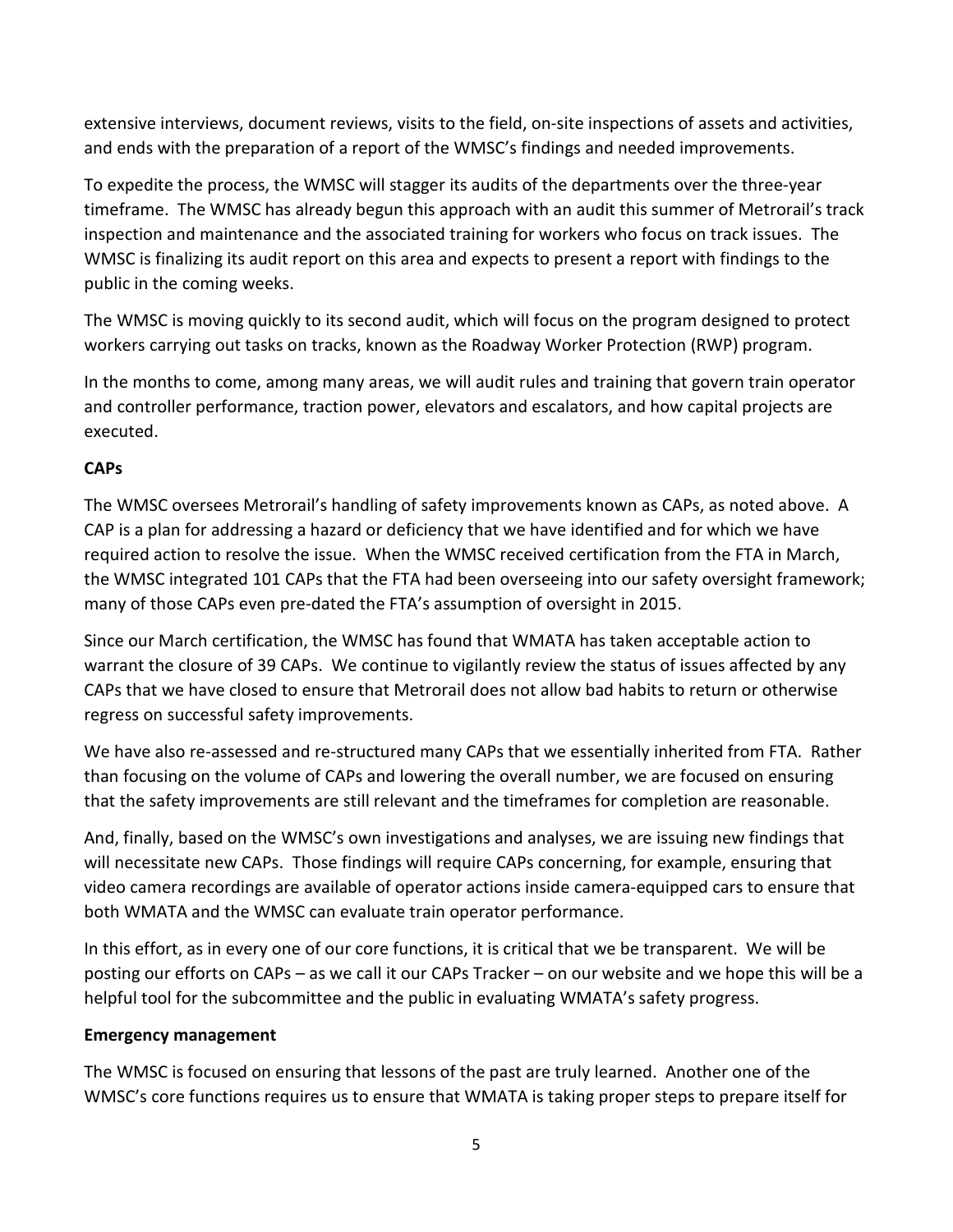emergencies on the system. The L'Enfant Plaza event was an ominous wake-up call that WMATA and its regional partners ought to take extensive measures to improve how they coordinate, communicate and execute emergency response procedures. In this area, it appears that WMATA has made significant strides in assessing its emergency management needs and preparing for the worst through drills and other exercises. On this, as on so many other fronts, we intend to make sure progress is sustained and not lost amid a sea of other priorities.

### **Safety certification**

Finally, our last major core function is the safety certification of WMATA's major capital projects. This means ensuring that WMATA introduces into operation only projects designed, built and tested applying industry-accepted engineering approaches to minimize hazards. There are governing processes on what constitutes a hazard, how to accurately assess its risk and how to assess the risk once the remedy is selected. This is not an arbitrary process, but one that undergoes scrutiny by engineers of the airports authority and Metrorail. The WMSC's role is to have an ongoing presence on the project and to have an ongoing presence in the safety certification process. Incidentally, well before the WMSC achieved certification, the WMSC's staff started a methodical effort to familiarize, educate and participate in major capital project activities. The WMSC has the authority to essentially verify that such projects are ready to be introduced into operations. This function will be carried out, for example, on the Silver Line Phase 2 project, where we will effectively be a second set of eyes on any decision to open the new extension.

### **Other key efforts**

In addition to what is outlined above, we are carrying out our mission in other important ways.

One key task will be our review and approval of WMATA's Public Transportation Agency Safety Plan (PTASP). The requirements for this plan are guided by federal law, but it is the WMSC that will certify that it comports with the federal guidelines. The plan must adhere to a safety philosophy known as Safety Management Systems (SMS) and must set certain performance targets concerning fatalities, injuries, safety events and reliability. This plan must pass muster with the WMSC by July 20, 2020 or the FTA could withhold funding from WMATA. We are already in regular communication with WMATA to ensure that this effort is moving forward.

We have established a safety reporting portal on our website and have invited public feedback. We have received numerous concerns, which we have raised with WMATA and followed up on to ensure that appropriate measures are taken.

We have built a tremendous relationship with WMATA's Inspector General and have been proud to work with the office on a number of matters.

And I stress that while we are cementing our role as WMATA's safety regulator, we are also establishing ourselves as a start-up organization, building the ship as we sail it. Of all the country's 31 SSOAs, we are the only one that stands on its own and must manage its own administrative and financial responsibilities. The other 30 SSOAs are housed within a public utility commission or